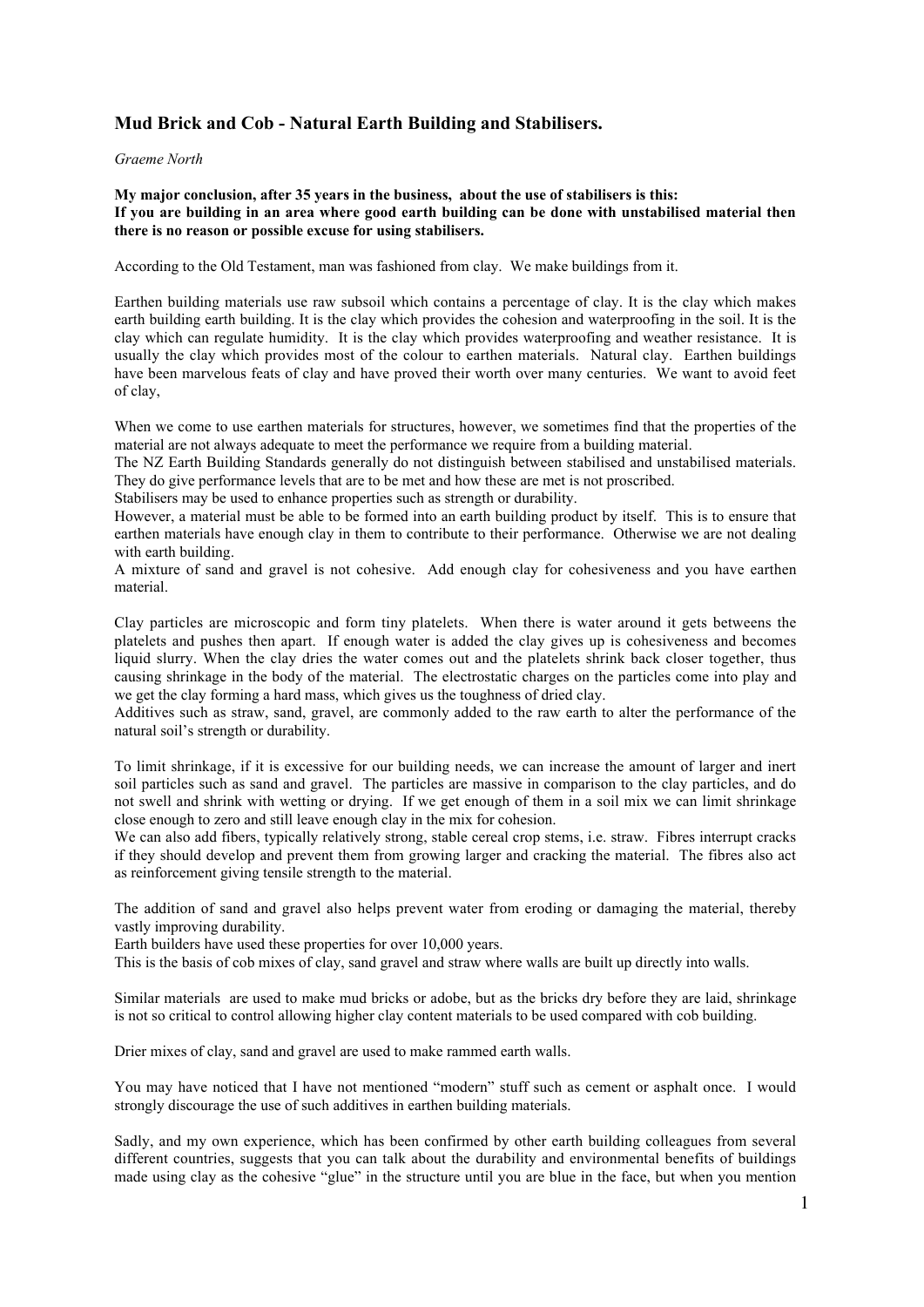cement and steel as additives people relax - something "modern" has been done to the soil so that makes it OK.

Earth's beneficial attributes include the ready source of locally sourced material, the solidity and massiveness of the walls, the thermal and acoustic performance of the walls, and the subtle variation of the natural earth colours if left exposed.

Earth walls, floors, or earthen plasters also balance humidity levels, possibly help filter impurities from air, and are generally of low toxicity. These latter attributes are lost if the clay is neutralised by stabilisers, or given unsuitable coatings, which do not allow it to breathe.

Energy is still used in producing earth buildings. Yet it is clear that by digging up soil from near the building site, and using it in as unmodified and unprocessed form as possible, the energy used is low compared to virtually all other building materials. If machinery is used it is generally relatively uncomplicated and requires fairly low amounts of fuel .

In addition, very few other building materials can arise from the substance of the site and return directly to it later with virtually no pollution at all.

"Cradle to grave" analysis gives earth an extremely attractive environmental profile as long as additives such as cement are not used to turn it into a low grade concrete, that also makes the product very hard to reuse or recycle.

However, cement is still commonly added to earth as a readily available "stabiliser". Asphalt which is a petro-chemical derivative is used also used overseas but rarely used in NZ.

The point of adding a stabiliser to clay is to stabilise the clay particles against the effects of moisture, and there is no doubt that cement can do this.

Sometimes.

It works by altering the chemical charge between the clay platelets by overcoming them and then the cement gel that forms in the mix glues the particles together. If the proportions are wrong, or some particular types of clay are used, the result is a weakening rather than a strengthening of the material. The clay has been "neutralised" but there is not enough cement gel to act as "glue" and I have seen some spectacular failure of cement stabilised materials because of this flocculation.

The result is a kind of very lousy concrete. I was persuaded once that the amount of cement used in earth building was in fact small at typical rates of around 10% or so. However, when you consider the thickness of an earth wall and the structural ability of much thinner concrete walls with vastly increased strength using less cement the argument does not hold water. This is especially so when earthen materials can be made for many applications that do not require the use of cement at all with good material selection and good building design.

Cement uses a great deal of energy to produce, and creates a large amount of greenhouse gases to produce. Some eco-building sources have given me figures of 6-10% of the earth's CO2 emissions. Although cement is an amazing material, with a vast range of very useful applications, I think its use should be limited from an environmental perspective, and a lot of work is going into doing just that.

Material that is cement stabilised loses its natural waterproof-edness that comes about from the clay on the surface being able to swell if it gets wet and form a watertight skin that keeps water out. The result of throwing in cement is a more brittle, porous material that can soak up water like a sponge.

I have used cement stabilised material in the past in many jobs, often in situations when I certainly would not do so now. I have now found that a large range of soils can be modified to make durable and useful building material with the addition of aggregates.

Nevertheless, I believe that there are occasions when the use of cement as a stabiliser can be justified. These are situations where local clays are simply not suitable for unmodified building, or where the end application is, egg, an exposed garden wall where the wall is continually exposed to water. This is a different situation to a wall in a building where good design will use the earth in a manner which suits the material at hand.

There are also times when the use of earth building-like technology can be useful as a way of making building material out of poor quality locally found aggregates which lack natural cohesion such as silts, gravels, or sometime volcanic materials. However, it must be realised that in these situations the product is